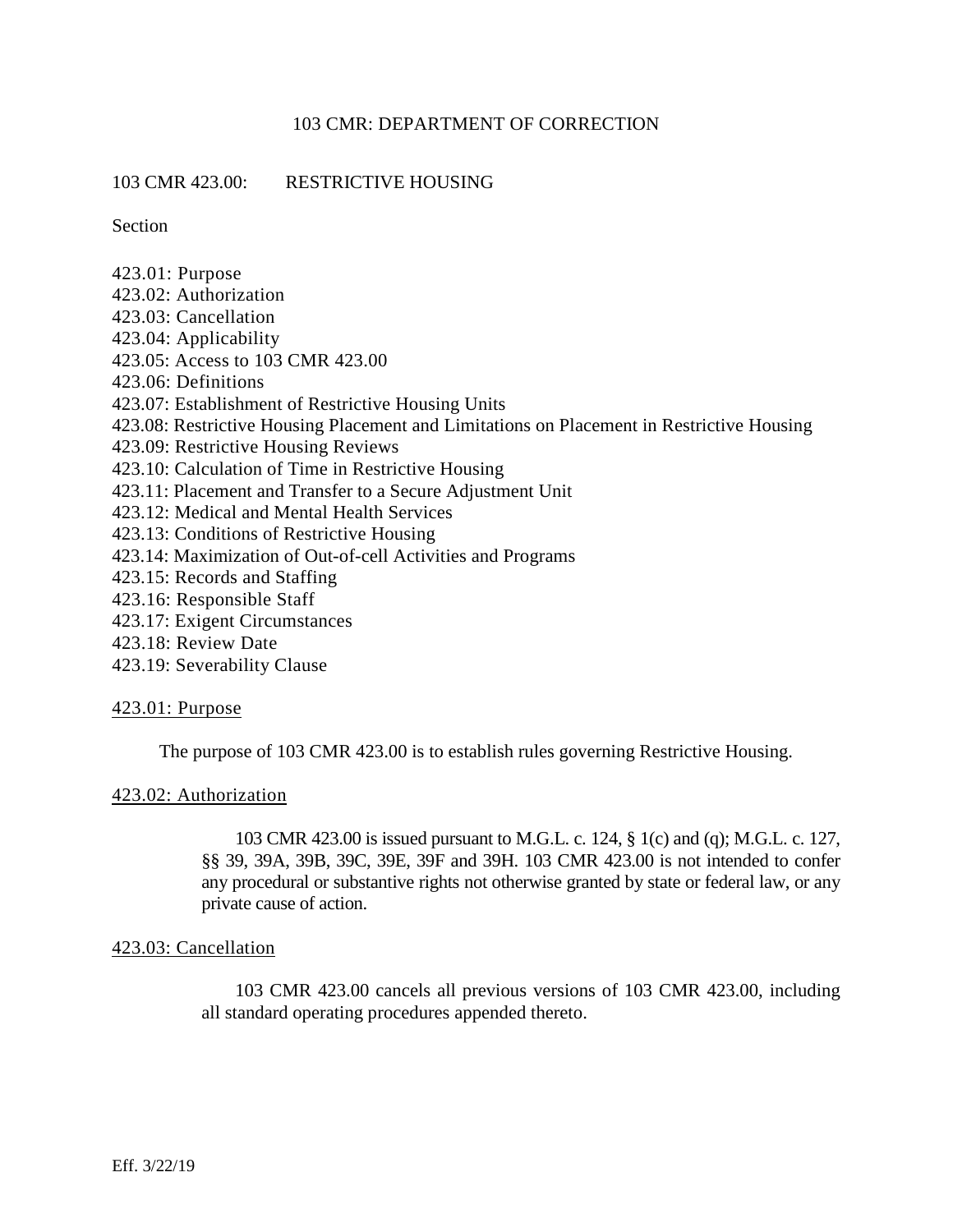103 CMR 423.00 governs non-disciplinary Restrictive Housing. 103 CMR 423.00 does not apply to:

- (a) the placement of inmates in the Department Disciplinary Unit (DDU);
- (b) the placement of inmates on disciplinary detention;
- (c) the placement of inmates in non-Restrictive Housing; and

(d) Bridgewater State Hospital and the Bridgewater State Hospital state sentenced patient units at the Old Colony Correctional Center; and civilly committed persons at the Massachusetts Alcohol and Substance Abuse Treatment Center (MASAC). The placement of inmates in the DDU and the placement of inmates on disciplinary detention shall be governed by 103 CMR 430.00: *Inmate Discipline*. Placement Reviews of inmates serving DDU and/or Disciplinary Detention sanctions shall be governed by 103 CMR 430.00.

## 423.05: Access to 103 CMR 423.00

103 CMR 423.00 shall be maintained within the Department of Correction's central policy file, in each institution's central policy file, in each institution's inmate law library, and shall be made available to the public.

## 423.06: Definitions

Correctional Program Officer (CPO). The staff person at an institution who, when assigned duties required in 103 CMR 423.00, collects information obtained through inmate interviews and available casework records, and prepares a summary of this information for classification. A CPO is also responsible for monitoring an inmate's participation and compliance with a personalized program plan or program recommendations and facilitates reentry preparation.

Department Disciplinary Unit (DDU). A restricted area or areas designated by the Commissioner to which an inmate has received a recommended sanction by a Special Hearing Officer. For purposes of 103 CMR 423.00, the DDU is not a Restrictive Housing Unit. The DDU is disciplinary Restrictive Housing and is governed by 103 CMR 430.00: *Inmate Discipline*.

Director of Security. The individual responsible for the overall security within a correctional institution through formulation and enforcement of rules and regulations and by overseeing the performance of security staff.

Disciplinary Detention. The Restrictive Housing of an inmate who has been found guilty of a serious violation of 103 CMR 423.00. Such sanction shall not exceed 15 days for one offense and no more than 30 days for all violations arising out of the same or substantially connected incident(s), unless specifically authorized by the Commissioner. This status may be imposed only after complying with all provisions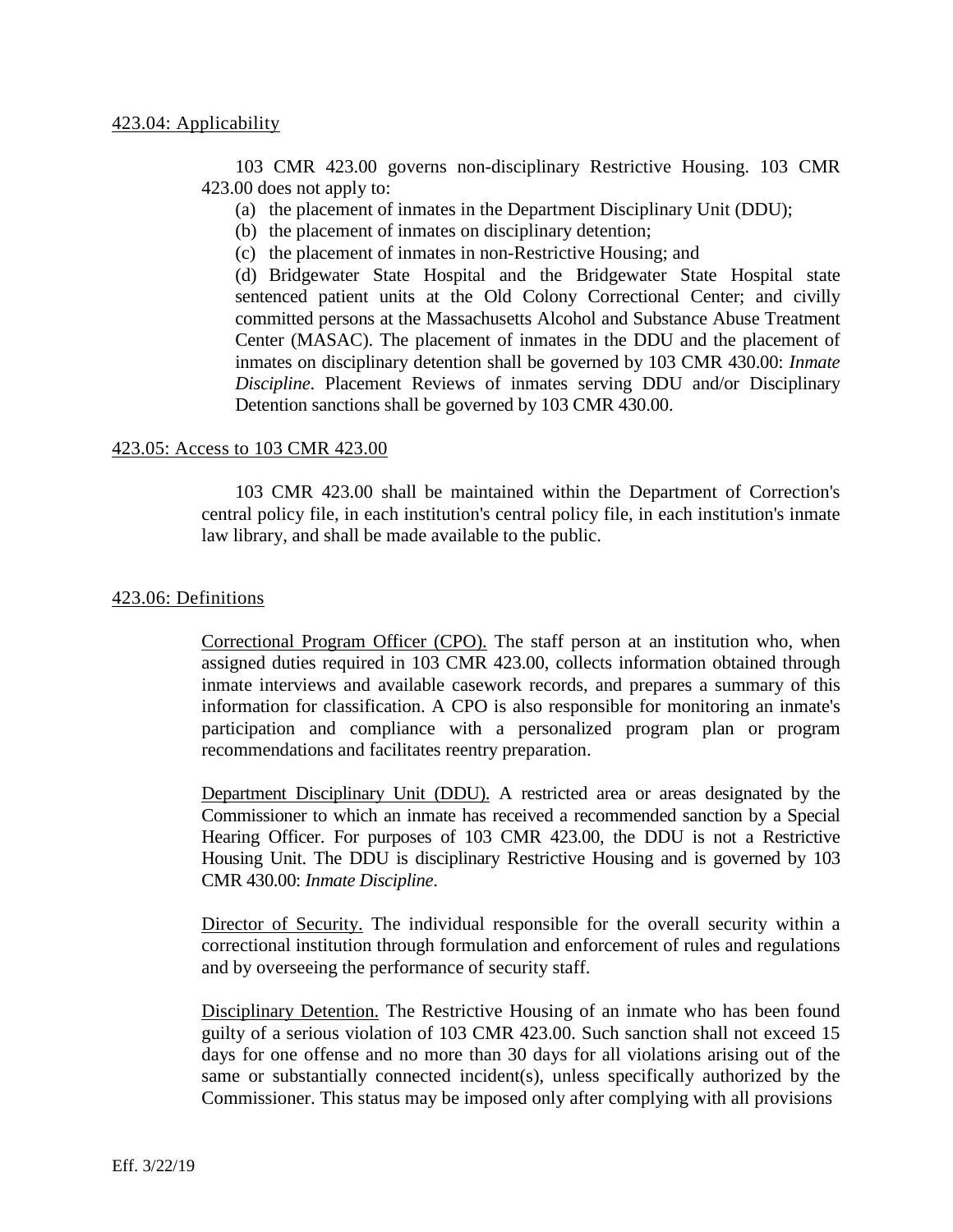### 423.06: continued

of 103 CMR 430.00: *Inmate Discipline*. Disciplinary detention does not refer to inmates sentenced to a DDU.

Disciplinary Restrictive Housing. A placement in Restrictive Housing in a state correctional facility for disciplinary purposes after a finding has been made that the inmate has committed a breach of discipline.

Exigent Circumstances. Circumstances that create an unacceptable risk to the safety of any person.

General Population. For purposes of 103 CMR 423.00, general population is defined as any housing area, other than a Restrictive Housing Unit (RHU), a Health Services Unit (HSU), a Department Segregation Unit (DSU), a DDU, a Secure Treatment Unit (STU), a Secure Adjustment Unit (SAU), or the Intensive Treatment Unit (ITU) at MCI-Framingham.

Inmate Management System (IMS). The Department of Correction's automated information system that provides processing, storage, and retrieval of inmate-related information needed by the Department.

Institution Duty Officer. A rotating staff person assigned specific institutional duties by the Superintendent.

Placement Review Committee. A multidisciplinary examination to determine whether Restrictive Housing continues to be necessary to reasonably manage risks of harm, notwithstanding any previous finding of a disciplinary breach, exigent circumstances, or other circumstances supporting a placement in Restrictive Housing.

Placement Review Group which shall include, but not be limited to, one member of the security staff, one member of the programming staff and one member of the mental health staff. This Committee may include the Superintendent, Deputy Superintendents, Director of Security, Director of Classification, Restrictive Housing Unit Captain, or their respective designees, and such other staff as deemed necessary to determine whether Restrictive Housing continues to be necessary to reasonably manage risks of harm, notwithstanding any previous finding of a disciplinary breach, exigent circumstances or other circumstances supporting a placement in Restrictive Housing.

Protective Custody/Special Housing Units. A form of separation from the general population for inmates requesting or requiring protection from other inmates for reasons of health or safety. The inmate's status is reviewed periodically in accordance with 103 DOC 422.00: *Department Protective Custody Units*, by the classification committee or designated group with the goal of terminating the separate housing assignment as soon as possible.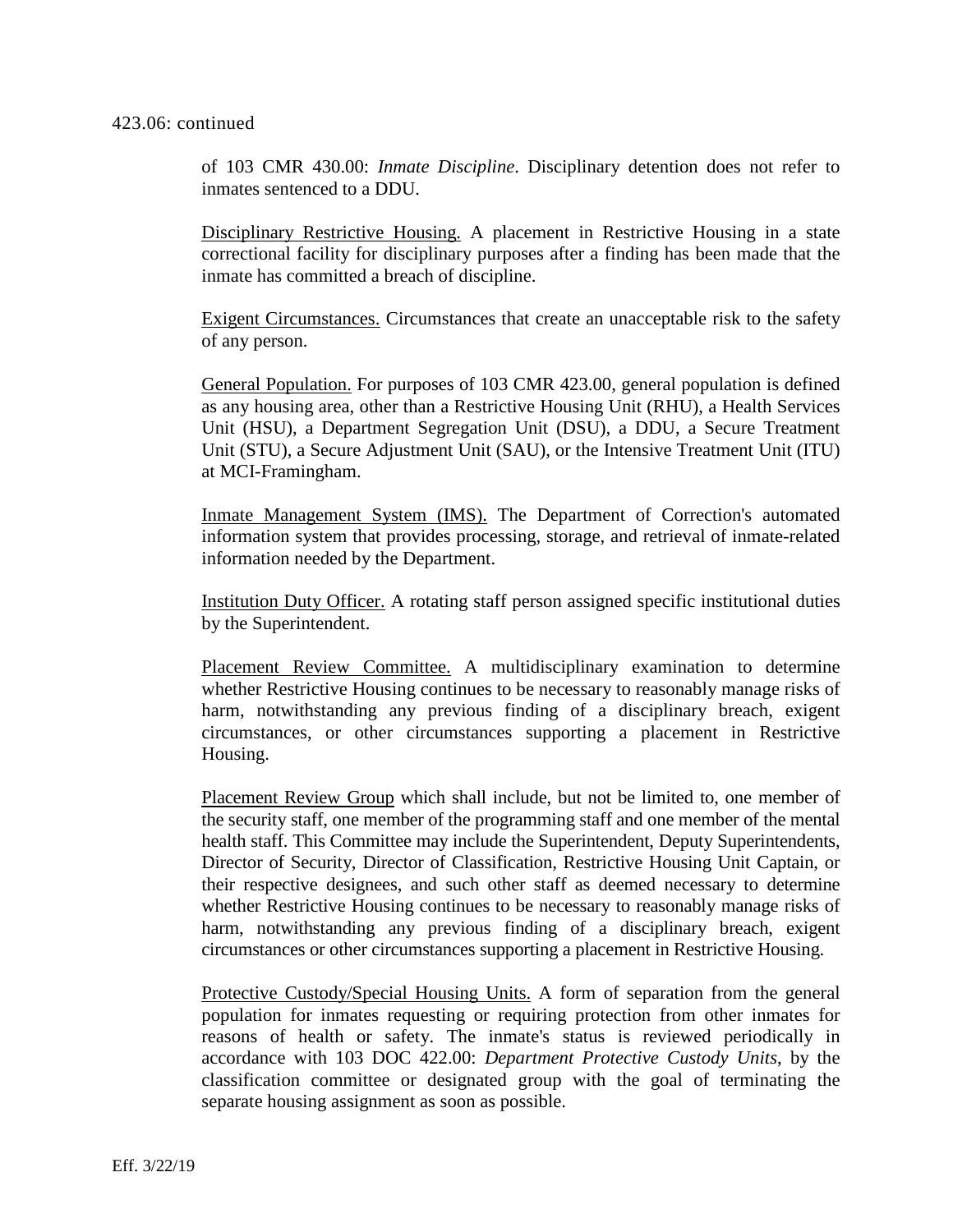### 423.06: continued

Qualified Mental Health Professionals. Treatment providers who are psychiatrists, psychologists, psychiatric social workers, psychiatric nurses, and others who by virtue of their education, credentials and experience are permitted by law to evaluate and care for the mental health needs of patients.

Restrictive Housing. A placement that requires an inmate to be confined to a cell for at least 22 hours per day for the safe and secure operation of the facility. For purposes of 103 CMR 423.00, Restrictive Housing shall not include the following: any placement in a DDU as the result of a sanction imposed in accordance with 103 CMR 430.00: *Inmate Discipline*; any placement of an inmate on disciplinary detention as the result of a sanction imposed in accordance with 103 CMR 430.00; any placement ordered by a medical or mental health provider including, but not limited to, the placement of an inmate in a Health Services Unit; the placement of an inmate in a hospital; the placement of an inmate in a medical setting where treatment is being provided; or the placement of an inmate on a mental health watch.

Restrictive Housing Unit (RHU). A separate housing area from general population within institutions in which inmates may be confined to a cell for more than 22 hours per day where:

(a) it has been determined that the inmate poses an unacceptable risk to the safety of others, of damage or destruction or property, or to the operation of a correctional facility;

- (b) the inmate requires protection from harm by others; and/or
- (c) the inmate is serving a disciplinary detention sanction.

Secure Adjustment Unit (SAU). A highly structured unit that is not Restrictive Housing and that provides access to cognitive behavioral treatment, education, programs, structured recreation, leisure time activities and mental health services for those inmates diverted from or released from Restrictive Housing.

Secure Treatment Unit (STU). A maximum security residential treatment program that is not Restrictive Housing and that is designed to provide an alternative to Restrictive Housing for inmates diagnosed with serious mental illness in accordance with clinical standards adopted by the Department of Correction.

Serious Mental Illness (SMI). A current or recent diagnosis by a Qualified Mental Health Professional of one or more of the following disorders described in the  $5<sup>th</sup>$ edition of the *Diagnostic and Statistical Manual of Mental Disorders*:

- (a) schizophrenia and other psychotic disorders;
- (b) major depressive disorders;
- (c) all types of bipolar disorders;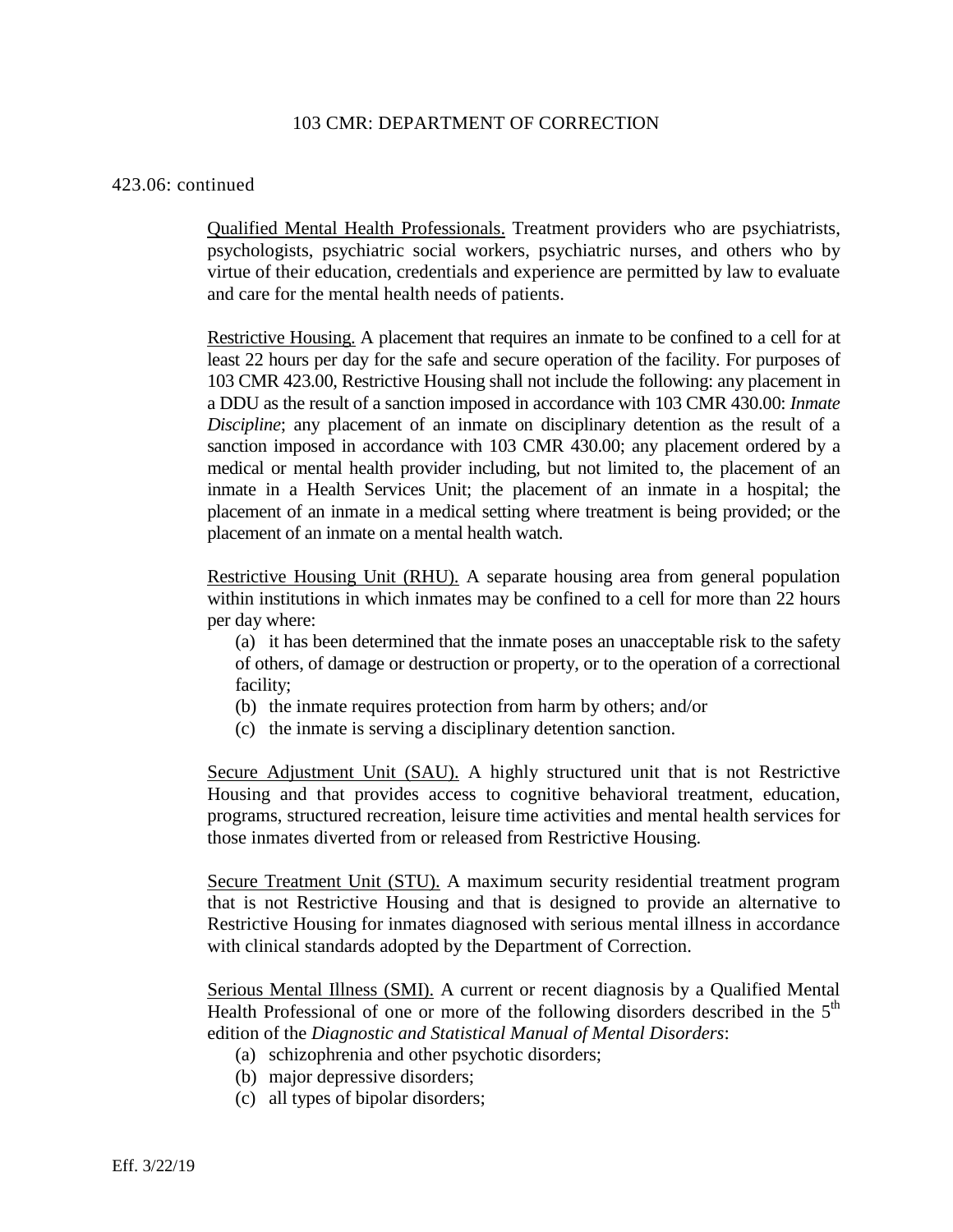(d) a neurodevelopmental disorder, dementia or other cognitive disorder;

(e) any disorder commonly characterized by breaks with reality or perceptions of reality;

(f) all types of anxiety disorders;

(g) trauma and stressor related disorders; or

(h) severe personality disorders; or a finding by a Qualified Mental Health Professional that the inmate is at serious risk of substantially deteriorating mentally or emotionally while confined in Restrictive Housing, or already has so deteriorated while confined in Restrictive Housing, such that diversion or removal is deemed to be clinically appropriate by a Qualified Mental Health Professional.

Shift Commander. The officer designated by the Superintendent to be responsible for the supervision of all subordinate custodial staff and the care and custody of inmates during an assigned tour of duty.

Superintendent. The chief administrative officer of a correctional institution.

## 423.07: Establishment of Restrictive Housing Units

The Commissioner may designate an area or areas within maximum and medium security correctional institutions for Restrictive Housing consistent with the purposes set forth in 103 CMR 423.00.

## 423.08: Restrictive Housing Placement and Limitations on Placement in Restrictive Housing

The Superintendent of a state correctional facility or designee may authorize the confinement of an inmate in Restrictive Housing if the inmate's retention in general population poses an unacceptable risk:

- (a) to the safety of others;
- (b) of damage or destruction of property; or
- (c) to the operation of a correctional facility.

Before placement in Restrictive Housing, an inmate shall be screened by a Qualified Mental Health Professional to determine if the inmate has a serious mental illness (SMI) or to determine if Restrictive Housing is otherwise clinically contraindicated based on clinical standards adopted by the Department of Correction, with said standards adopted in consultation with the Department of Mental Health, and the Qualified Mental Health Professional's clinical judgment. Additional mental health procedures and treatment attendant to Restrictive Housing placement shall comport with the requirements set forth in 103 DOC 650: *Mental Health Services*. Additionally, prior to or immediately upon placement in Restrictive Housing, the inmate shall be screened by medical staff. Screening by medical staff shall include a determination of any medical contraindications to Restrictive Housing, including the existence of a permanent physical disability that precludes placement in Restrictive Housing, in which the inmate shall not be placed in Restrictive Housing. This screening shall be documented and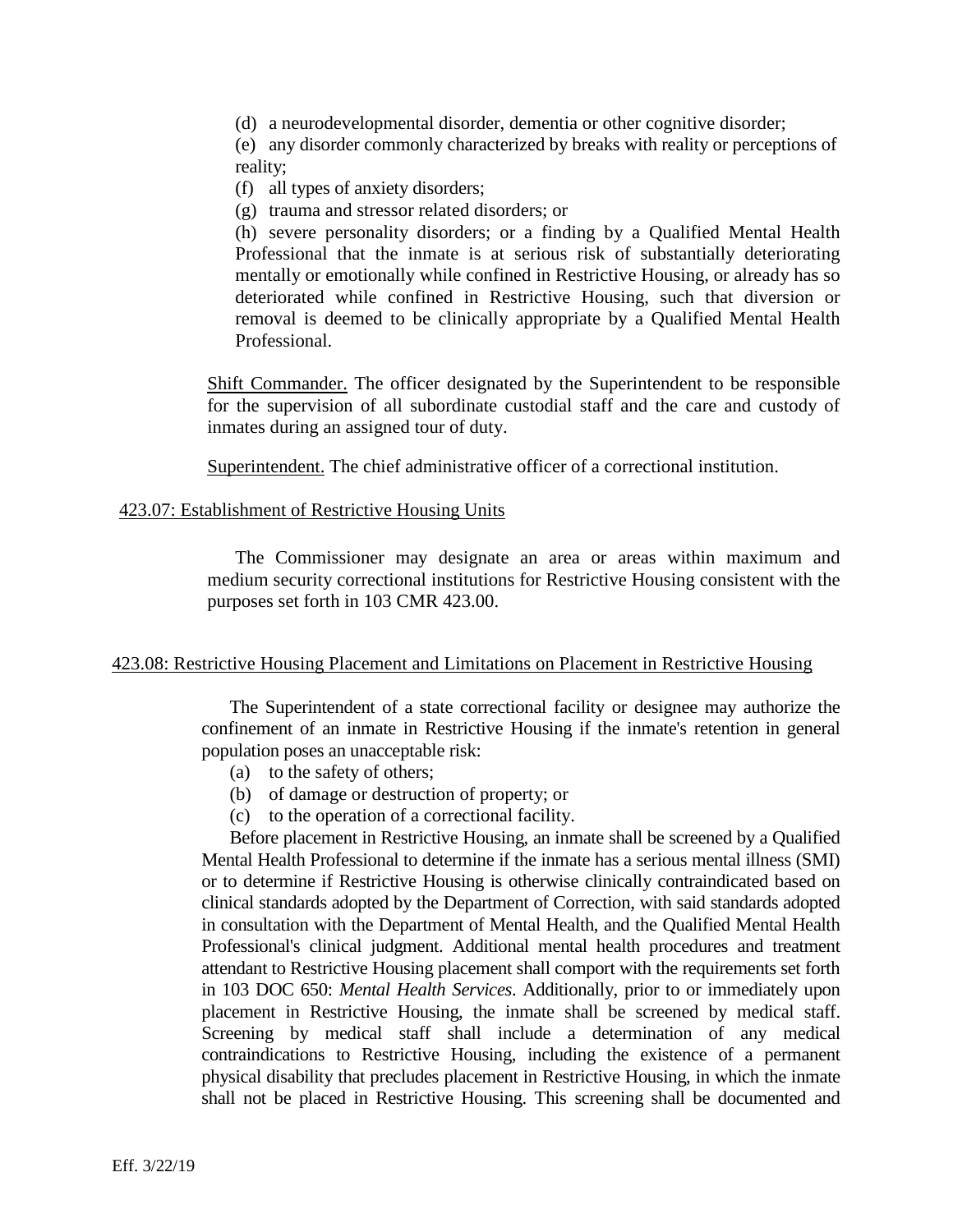placed in the inmate's medical record. This shall be documented on the RHU Inmate Information screen.

### 423.09: Restrictive Housing Reviews

The fact that an inmate is lesbian, gay, bisexual, transgender, queer or intersex or has a gender identity or expression or sexual orientation uncommon in general population shall not be grounds for placement in Restrictive Housing.

A pregnant inmate shall not be placed in Restrictive Housing.

In accordance with 103 DOC 422.05: *Transfer to Awaiting Action Status*, an inmate who is classified to a Department protective custody unit/Special Housing Unit may be placed in Restrictive Housing for reasons unrelated to protective custody needs for a period that shall not exceed 45 days, unless the Commissioner personally approves a further period or periods of not more than 15 days. In no event shall the total amount of time on Restrictive Housing status for such inmate exceed 90 days.

An inmate with an anticipated release date (release from the custody of the Department) of less than 120 days shall not be held in Restrictive Housing unless:

- (a) the placement in Restrictive Housing is limited to not more than five days;
- or

(b) the inmate poses a substantial and immediate threat.

When an inmate in Restrictive Housing is expected to be released to the community within 40 days, any continued retention of the inmate in Restrictive Housing must be authorized by the Deputy Commissioner of Prisons or designee. When the inmate is released to the community directly from Restrictive Housing, the release shall be documented in an incident report indicating the approving authority for the continued placement in Restrictive Housing, the detailed release plan, and the required notifications provided in accordance with 103 DOC 493: *Reentry Policy*, 103 DOC 407: *Victim Service Unit*, and 103 DOC 404: *Inmate Release Policy*. The requirements of this paragraph do not apply to immediate court-ordered releases.

(1) All Inmates in Restrictive Housing. During normal business hours, the Shift Commander may order the immediate removal of an inmate from general population to Restrictive Housing. This action will be approved, denied, or modified within 24 hours by the Superintendent or designee. During non-business hours, the Shift Commander may order the removal of an inmate from general population to Restrictive Housing and the institution duty officer shall be the reviewing authority.

(a) Once an inmate is placed in Restrictive Housing, the inmate's status shall be reviewed by the Placement Review Committee every Monday, Wednesday and Friday. At each Placement Review, the Placement Review Committee shall determine whether:

1. the inmate's placement in Restrictive Housing is reasonably expected to last more than 60 days;

2. continued placement in Restrictive Housing is appropriate;

3. transfer to a Secure Adjustment Unit is appropriate; or

4. release from Restrictive Housing is appropriate.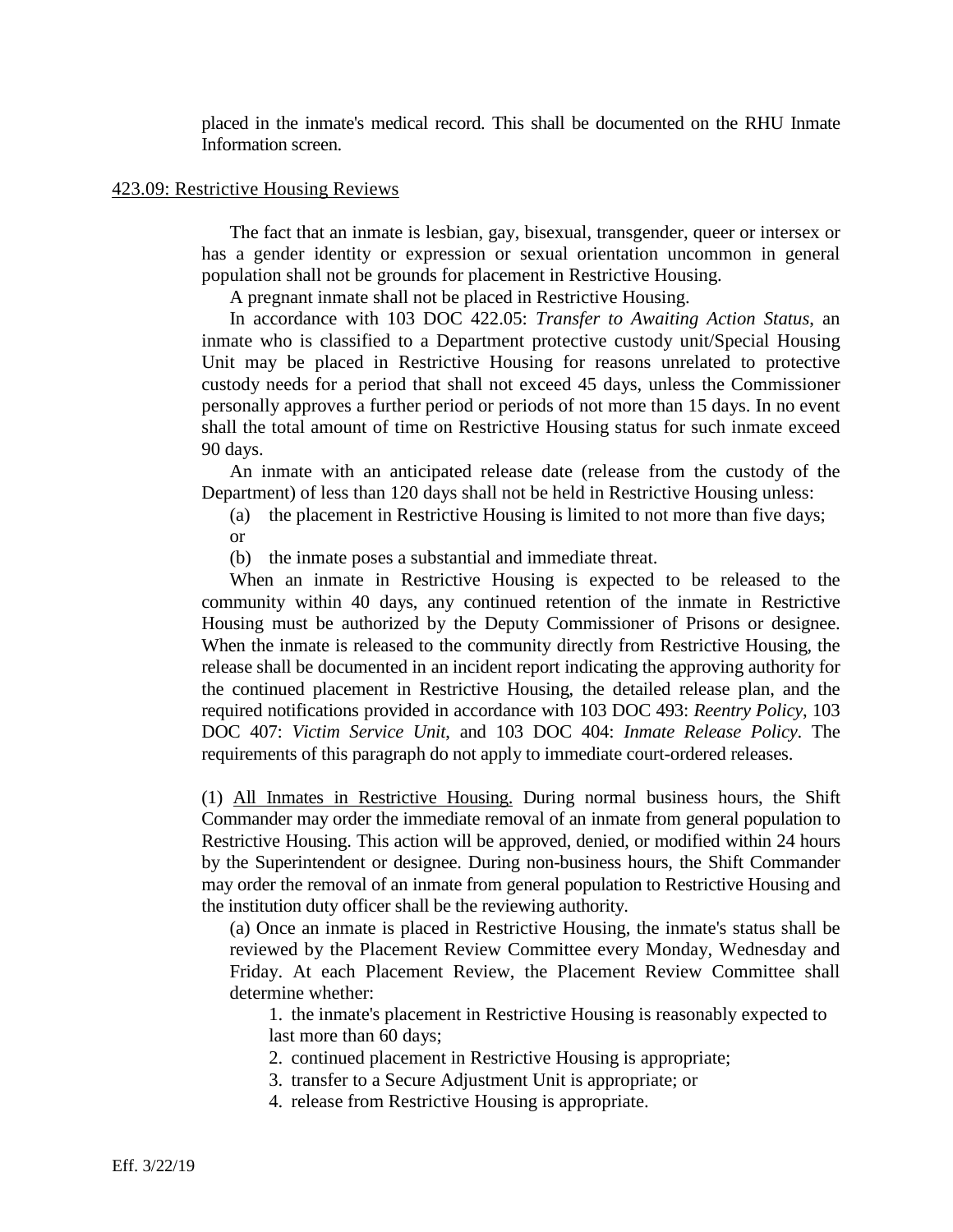#### 423.09: continued

(b) At each Placement Review, the Placement Review Committee shall review the reason(s) for placement, threat to institutional security, pending disciplinary issues, disciplinary sanctions, classification issues, enemy situations, mental health issues, attitude toward authority, willingness and ability to live with others, and any other pertinent information. These reviews shall be documented in the Restrictive Housing review screen in IMS.

(c) After each Placement Review, the inmate shall be retained in Restrictive Housing only if the Superintendent or designee determines that the inmate poses an unacceptable risk:

1. to the safety of others;

2. of damage or destruction or property; or

3. to the operation of a correctional facility. In the case of inmates held in Restrictive Housing for personal safety needs, a certification by the Commissioner or designee shall be completed after each Placement Review.

(d) Upon a determination by the Placement Review Committee that the inmate's placement in Restrictive Housing is reasonably expected to last more than 60 days, within 15 days of such determination:

1. the inmate shall be served with written behavior standards and program participation goals that will increase the inmate's chances of a less restrictive placement upon next Placement Review; and

2. the inmate shall thereafter receive the reviews set forth in 103 CMR 423.09(3). An inmate's failure to meet some or all of the standards and goals shall not preclude an inmate's release from Restrictive Housing.

(e) The inmate shall receive periodic verbal notification as to his or her status or change in status. Said periodic verbal notification may be provided during rounds by the CPO or Deputy Superintendent of Reentry or designee.

#### (2) Inmates in Restrictive Housing Less than 30 Days.

(a) SMI Inmates. An inmate shall not be held in Restrictive Housing if the inmate has been determined to have a serious mental illness (SMI) or a finding has been made by a Qualified Mental Health Professional that Restrictive Housing is clinically contraindicated unless, no later than 72 hours after the Restrictive Housing placement or finding, the Commissioner or a designee certifies in writing:

1. the reason why the inmate may not be safely held in the general population;

2. that there is no available placement in an STU or SAU;

3. that efforts are being undertaken to find appropriate housing and the status of the efforts; and

4. the anticipated time frame for resolution.

A copy of the written certification shall be provided to the inmate.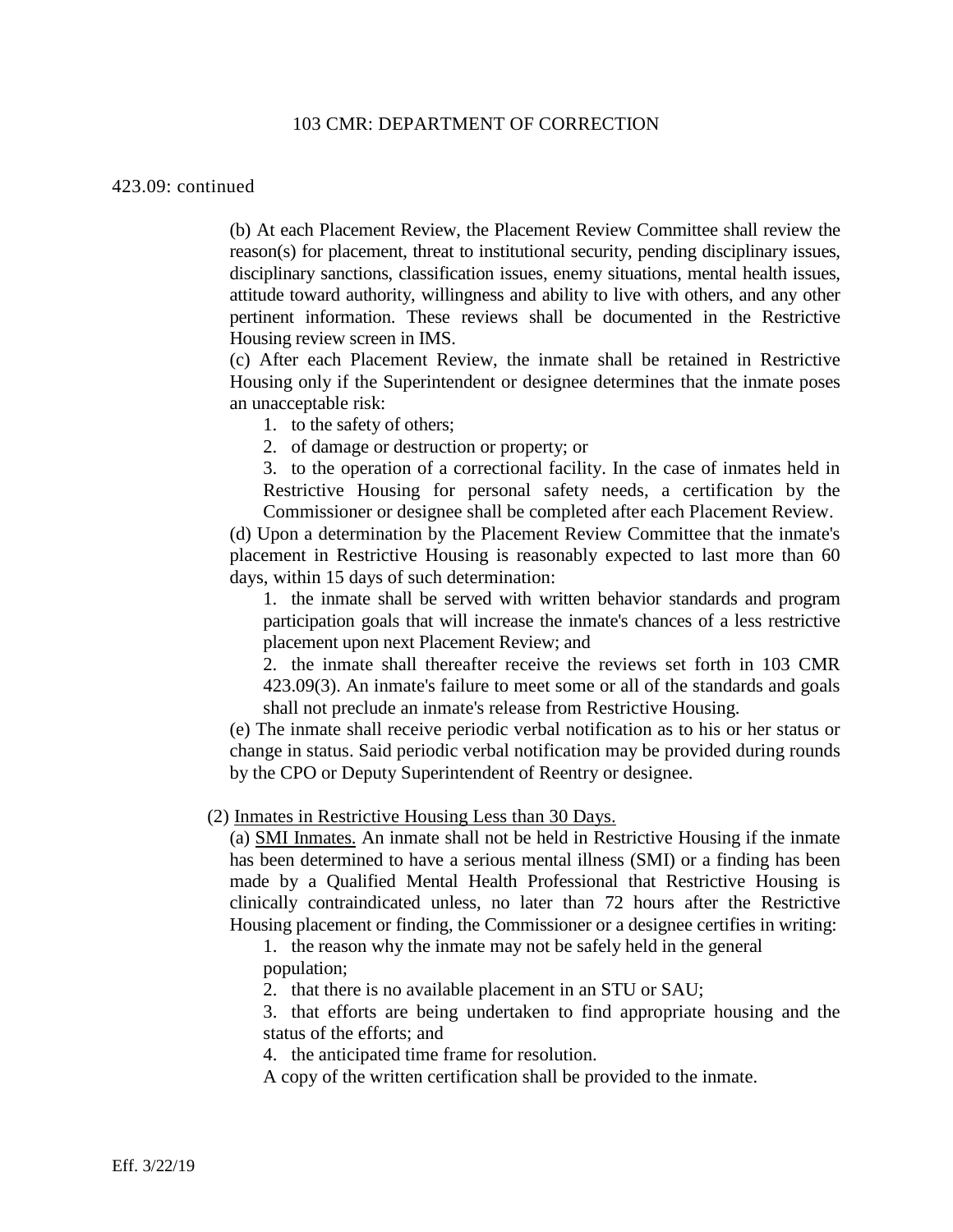Such inmates shall be reviewed thereafter by the Placement Review Committee at least every Monday, Wednesday and Friday.

(b) Inmates with Safety Needs. Upon verification that an inmate requires separation from general population to protect the inmate from harm by others, the inmate shall not be placed in Restrictive Housing, but shall be placed in a housing unit that provides approximately the same conditions, privileges, amenities and opportunities as in general population; provided however, that the inmate may be placed in Restrictive Housing for no more than 72 hours while suitable housing is located. An inmate shall not be held in Restrictive Housing to protect the inmate from harm by others for more than 72 hours, unless the Commissioner or a designee certifies in writing:

1. the reason why the inmate may not be safely held in the general population;

2. that there is no available placement in a unit comparable to general population;

3. that efforts are being undertaken to find appropriate housing and the status of the efforts; and

4. the anticipated time frame for resolution.

A copy of the written certification shall be provided to the inmate.

Such inmates shall be reviewed thereafter by the Placement Review Committee every

Monday, Wednesday and Friday. The written certification by the Commissioner or designee, as described above, shall be completed after each Placement Review.

(c) Inmates Awaiting Adjudication of Disciplinary Charges. Inmates in Restrictive Housing who are awaiting the adjudication of disciplinary charges shall be reviewed by the Placement Review Committee every Monday, Wednesday and Friday.

(d) Inmates in Restrictive Housing for Other Reasons. Inmates *e.g*., pending investigation, pending classification, pending transfer, or refusing housing placement.

Inmates in Restrictive Housing for any other reason shall be reviewed by the Placement Review Committee every Monday, Wednesday and Friday.

## (3) Inmates in Restrictive Housing 30 Days or More.

(a) 30-Day CPO Review. Every inmate in Restrictive Housing for 30 days or more shall be provided with the following review within 30 days of his or her Restrictive Housing placement. Each such inmate shall be provided:

1. 48 hours written notice prior to the review;

2. the opportunity to participate in the review in person;

3. a written statement as to the evidence relied on and the reasons for the placement decision if no placement change is ordered; and

4. written behavior standards and program participation goals that will increase the inmate's chances of a less restrictive placement upon the next Placement Review if no placement change was ordered.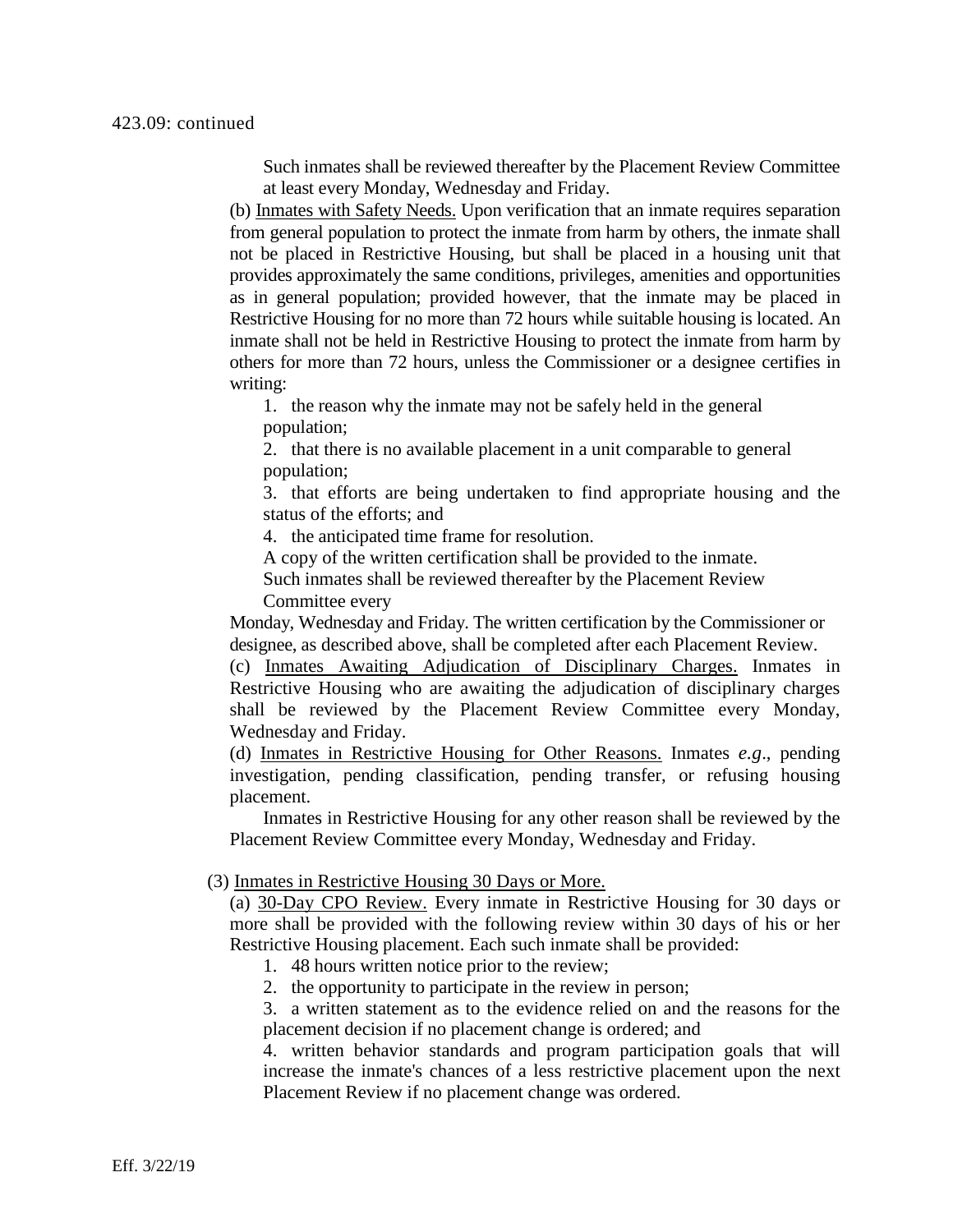Notice: The CPO shall provide the inmate with at least 48 hours advance written notice of the review. The notice shall state the basis upon which the inmate is housed in Restrictive Housing. The notice shall also state the nature of the threat requiring the Restrictive Housing placement. Notice shall be documented and may be waived by the inmate in writing.

CPO Review: The CPO shall conduct the review. The inmate shall be offered the opportunity to participate in the review in person. The review shall not be conducted at cell front. The inmate's failure to appear at the scheduled review shall be deemed a refusal to appear but shall not be held against the inmate. The inmate's refusal to attend the review shall be documented in IMS.

At the review, the inmate may offer a verbal and/or written statement and/or submit documentation to contest the rationale for his or her placement in Restrictive Housing. The inmate shall not be entitled to call witnesses or to representation by counsel. At the conclusion of the review, the CPO shall inform the inmate orally of the recommendation as to whether there is a need for the inmate's continued placement in Restrictive Housing. Recommendation: Within two calendar days of the review, the CPO shall enter a recommendation in IMS as to whether the inmate should continue to be housed in Restrictive Housing. A copy of this recommendation shall be served on the inmate. The recommendation shall include, but not be limited to, a description of the underlying basis that led to the Restrictive Housing placement (*e.g*., pending disciplinary hearing), and a determination whether the inmate's return to general population would pose an unacceptable risk to life, property, staff or other inmates, or to the security or orderly running of the institution. Unless an investigation or safety or security concerns could be compromised, the written recommendation shall generally describe the factual basis or bases of the recommendation, including a brief description of any evidence relied upon by the CPO. The written recommendation shall also document whether the inmate made or submitted any statement or documents, and, when appropriate, that any such statement and/or documents were considered.

Standards/Goals: Within two calendar days of the review, the inmate shall also be served with written notice of the behavioral standards and program participation goals that will increase the inmate's chances of a less restrictive placement upon next Placement Review. The written notice shall include a list of the specific programs being recommended for the inmate while in Restrictive Housing at that facility.

Inmate Appeal: If the inmate disagrees with the written recommendation of the CPO, the inmate may submit a written appeal within five business days of service of the written recommendation.

Final Decision: Within five calendar days after the close of the appeal period, *i.e.*, the last date upon which the inmate would be entitled to submit an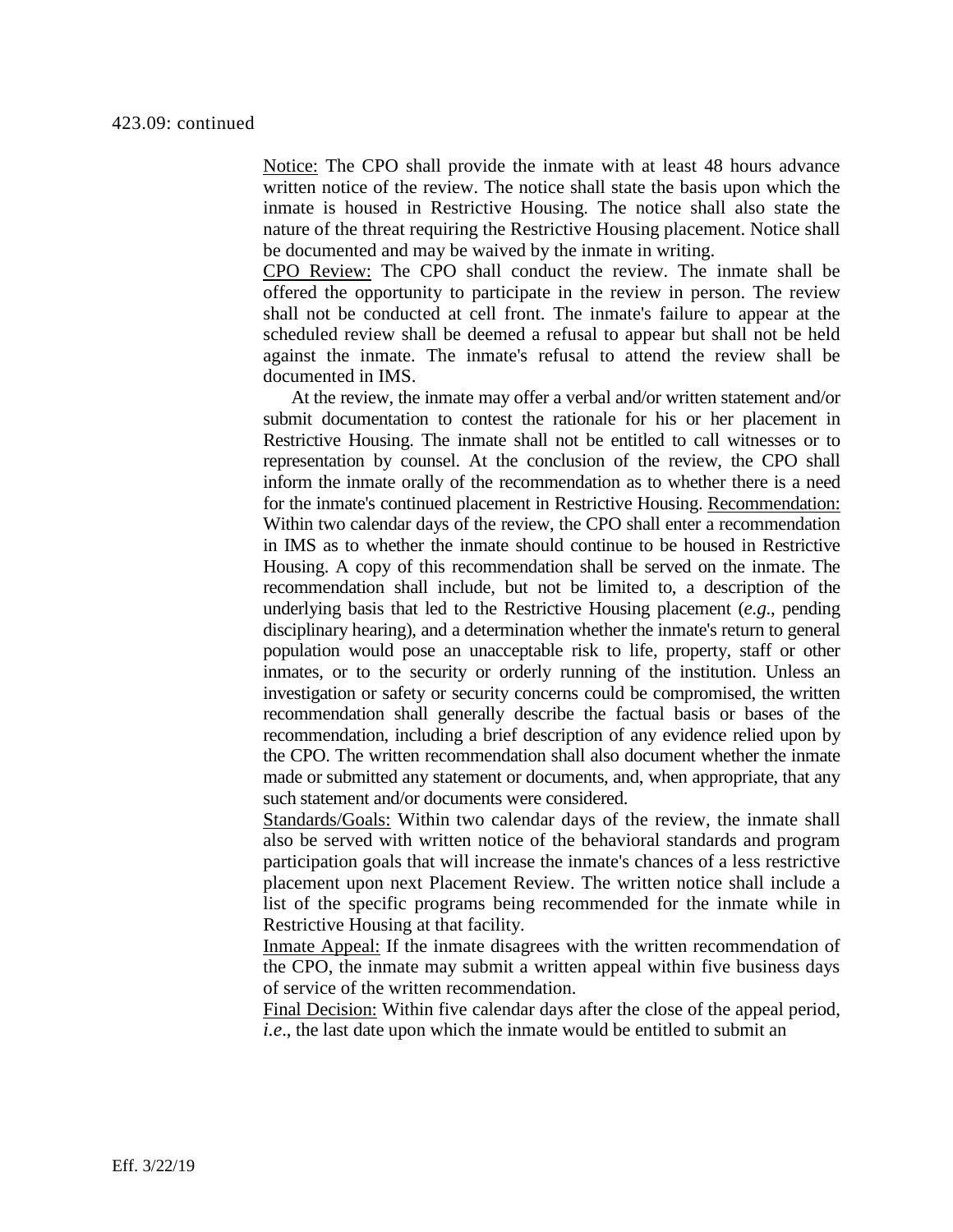appeal, the Superintendent or designee shall render the final decision in IMS and provide the inmate with such decision in writing. If it is determined that the inmate shall remain in Restrictive Housing, the written decision shall explain the reasons for the inmate's continued placement/status including, but not limited to, a description of the underlying basis that led to the Restrictive Housing placement (*e.g*., pending disciplinary hearing) and an explanation why the inmate's return to general population would pose an unacceptable risk to life, property, staff or other inmates, or to the security or orderly running of the institution.

Assistance: An inmate, either verbally or in writing, may seek an accommodation pursuant to 103 DOC 408: *Reasonable Accommodations for Inmates*, for the review and appeal. It shall be the inmate's responsibility to request such assistance within a reasonable time prior to the scheduled hearing or appeal. Whenever said request is made, the Institution's Americans with Disabilities Act (ADA) Coordinator shall determine what accommodations, if any, are reasonable pursuant to the procedures set forth in 103 DOC 408.

(b) Placement Reviews.

1. SMI Inmates. An inmate diagnosed with an SMI shall not be held in Restrictive Housing for more than 30 days unless the Placement Review Committee determines that the inmate poses an immediate and present danger to others or the safety of the institution.

Such inmates who are diagnosed with an SMI shall continue to be reviewed by the Placement Review Committee every Monday, Wednesday and Friday. At each Placement Review, the inmate shall be:

a. provided with 24 hours written notice prior to each Placement Review;

b. provided with the opportunity to participate in each review in writing;

c. provided with a written statement as to the evidence relied on and the reasons for the placement decision if no placement change is ordered; and

d. advised, in writing, as to behavior standards and program participation goals that will increase the inmate's chances of a less restrictive placement upon next Placement Review if no placement change was ordered.

These requirements apply regardless of the underlying reason for the Restrictive Housing placement (*e.g*., if an inmate diagnosed with an SMI is awaiting adjudication of disciplinary charges, the aforementioned additional requirements shall be afforded for each Monday, Wednesday and Friday review, not for each 15-day review as would otherwise be required if the inmate were not SMI).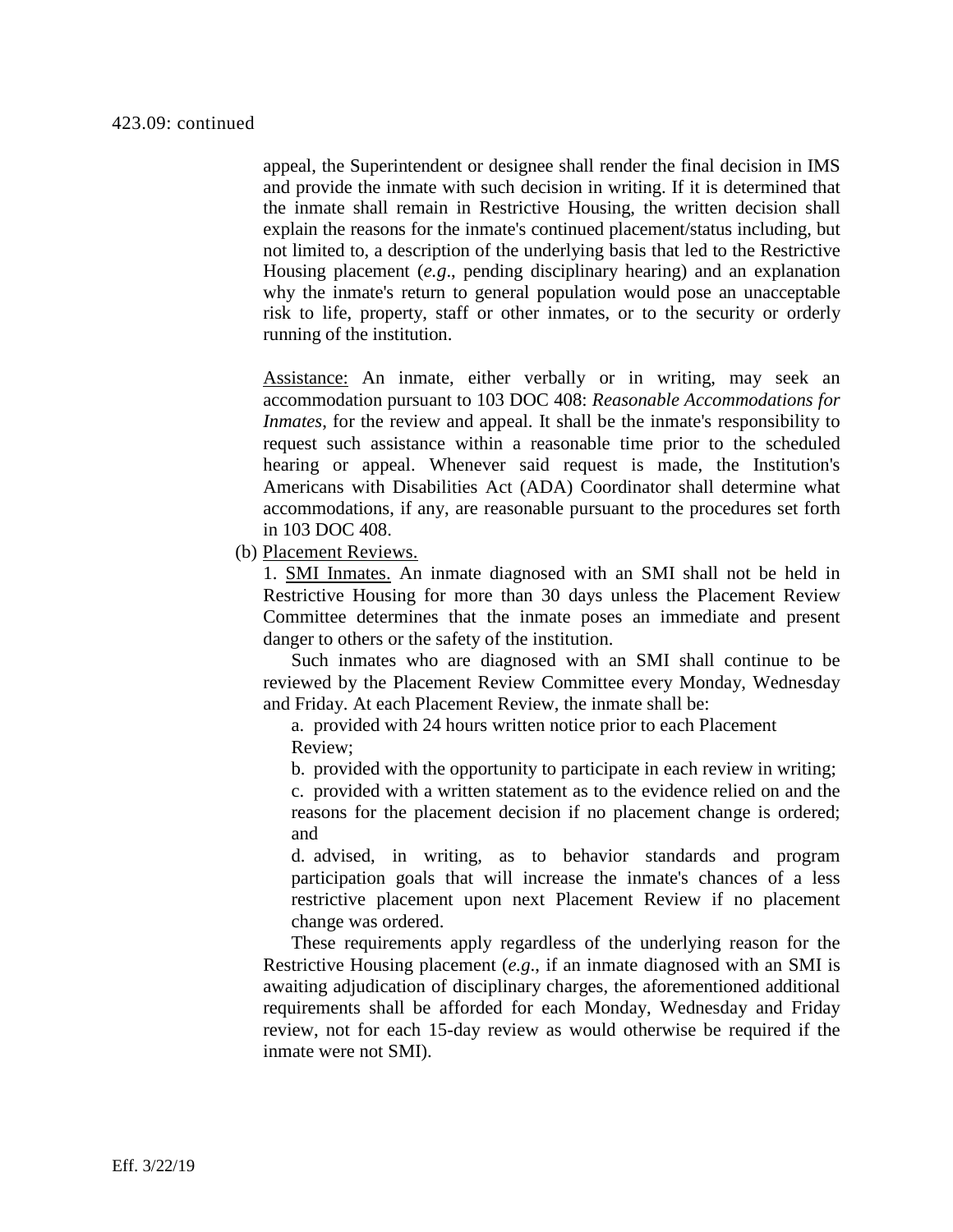For each Placement Review scheduled to occur every 90 days after placement, the procedures set forth in 103 CMR 423.09(3)(c) shall be followed.

2. Inmates with Safety Needs. Upon verification that an inmate requires separation from general population to protect the inmate from harm by others, the inmate shall not be placed in Restrictive Housing, but shall be placed in a housing unit that provides approximately the same conditions, privileges, amenities and opportunities as in general population; provided, however, that the inmate may be placed in Restrictive Housing for no more than 72 hours while suitable housing is located. Such inmate shall not be held in Restrictive Housing to protect the inmate from harm by others for more than 72 hours unless the Commissioner or a designee certifies in writing:

a. the reason why the inmate may not be safely held in the general population;

b. that there is no available placement in a unit comparable to general population;

c. that efforts are being undertaken to find appropriate housing and the status of the efforts; and

d. the anticipated time frame for resolution.

A copy of the written certification shall be provided to the inmate.

Such inmates shall be reviewed thereafter by the Placement Review Committee every Monday, Wednesday and Friday. The written certification by the Commissioner or designee, as described in 103 CMR 423.09(3)(b)2.a. through d., shall be completed after each Placement Review.

Except as set forth in 103 CMR 423.09(3)(c), setting forth Placement Reviews that must occur within every 90 days of placement, for each Placement Review the inmate shall be:

i. provided with 24 hours written notice prior to each Placement Review;

ii. provided the opportunity to participate in each review in writing; iii. provided a written statement as to the evidence relied on and the reasons for the placement decision if no placement change is ordered; and

iv. advised, in writing, as to behavior standards and program participation goals that will increase the inmate's chances of a less restrictive placement upon next Placement Review if no placement change was ordered.

Placement Reviews as provided by 103 CMR 423.09(3)(b)2.d.i. through iv. shall not be conducted upon the receipt of a written waiver from the inmate.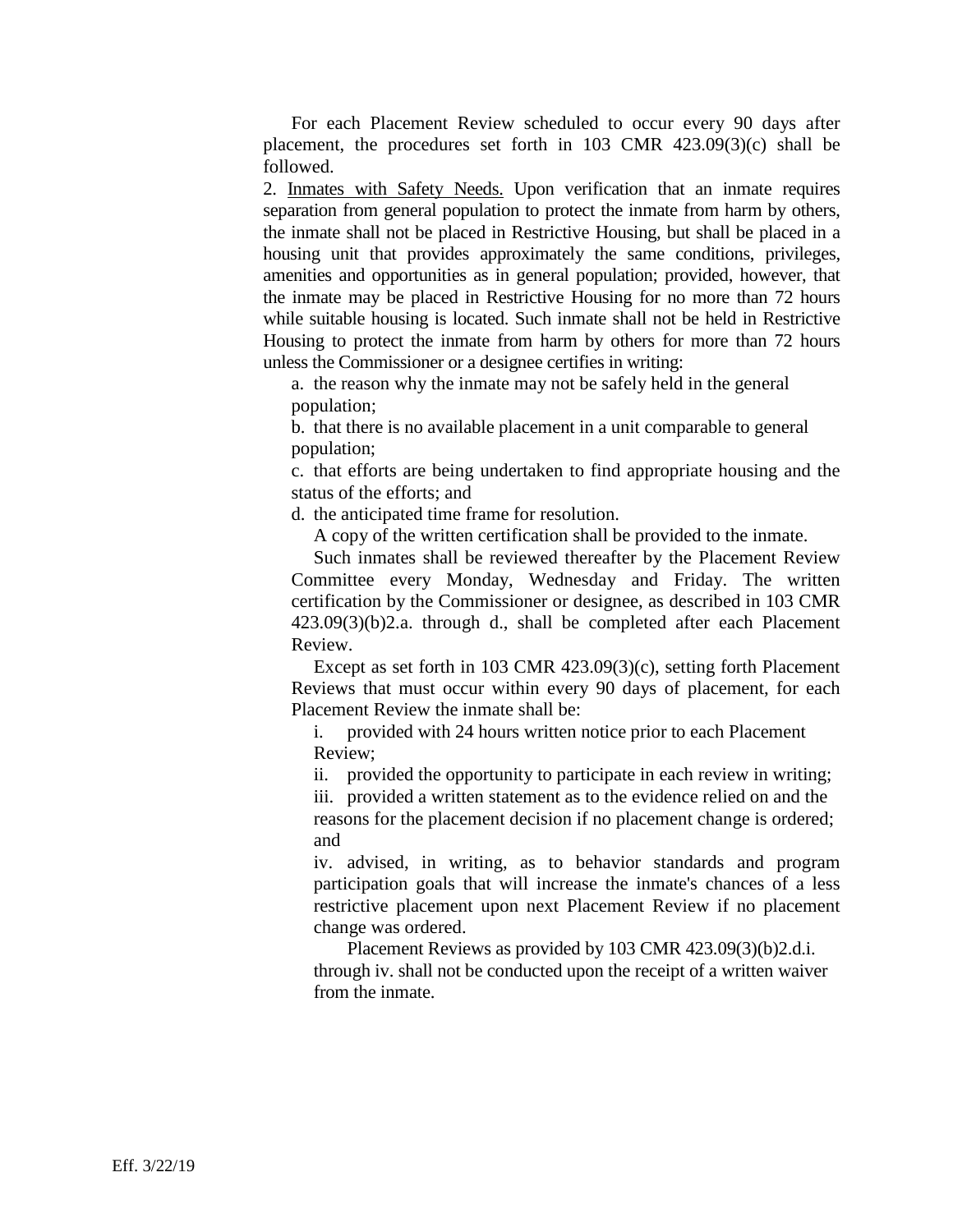#### 423.09: continued

3. Inmates Awaiting Adjudication of Disciplinary Charges. Inmates in Restrictive Housing who are awaiting the adjudication of disciplinary charges shall be reviewed by the Placement Review Committee every Monday, Wednesday and Friday.

Except as set forth in 103 CMR 423.09(3)(c), setting forth Placement Reviews that must occur within every 90 days of placement, for the Placement Reviews held every 15 days, the inmate shall be:

a. provided with 24 hours written notice prior to the Placement Review;

b. provided the opportunity to participate in the Placement Review in writing;

c. provided a written statement as to the evidence relied on and the reasons for the placement decision if no placement change is ordered; and d. advised, in writing, as to behavior standards and program participation goals that will increase the inmate's chances of a less restrictive placement upon next Placement Review if no placement change was ordered.

Placement Reviews as provided by 103 CMR 423.09(3)(b)3.a. through d. shall not

be conducted upon the receipt of a written waiver from the inmate.

4. Inmates in Restrictive Housing for Other Reasons. Inmates *e.g*., pending investigation, pending classification, pending transfer, or refusing housing placement. Inmates in Restrictive Housing for any other reason not set forth in 103 CMR 423.09(2)(a) through (c) shall be reviewed by the Placement Review Committee every Monday, Wednesday and Friday.

In addition, for each 90-day Placement Review, the procedures set forth in 103 CMR 423.09(3)(c) shall be followed.

(c) 90-day Placement Review. Within 90 days of an inmate's initial placement in Restrictive Housing and within every 90 days thereafter, the inmate shall be reviewed as follows by a three person Placement Review Committee, consisting of one member of security staff, one member of the programming staff, and one member of the mental health staff. For such reviews, the inmate shall be:

1. provided with 48 hours written notice prior to the Placement Review;

2. provided the opportunity to participate in the Placement Review in person;

3. provided with a written statement as to the evidence relied on and the reasons for the placement decision if no placement change is ordered; and

4. advised, in writing, as to behavior standards and program participation goals that will increase the inmate's chances of a less restrictive placement upon next Placement Review if no placement change was ordered.

Notice: The Placement Review Committee shall provide the inmate with at least 48 hours advance written notice of the Placement Review. The notice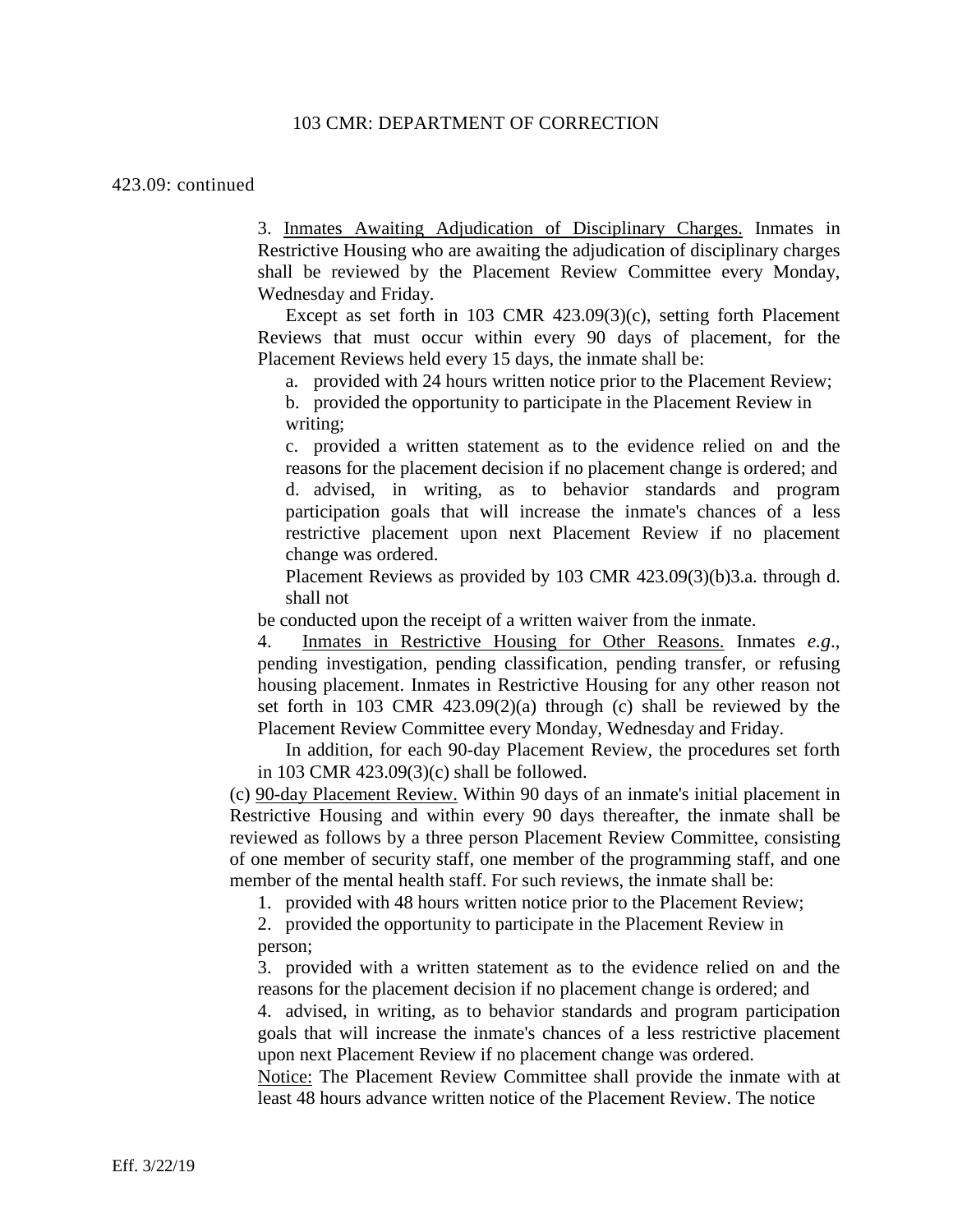shall state the basis upon which the inmate is housed in Restrictive Housing. The notice shall also state the nature of the threat requiring the Restrictive Housing placement. Notice shall be documented and may be waived by the inmate in writing.

Placement Review: The Placement Review Committee shall conduct a Placement Review. The inmate shall be offered the opportunity to participate in the review in person. The Placement Review shall not be conducted at cell front. The inmate's failure to appear at the scheduled Placement Review shall be deemed a refusal to appear but shall not be held against the inmate. The inmate's refusal to attend the Placement Review shall be documented in IMS.

At the Placement Review, the inmate may offer a verbal and/or written statement and/or submit documentation to contest the rationale for his or her placement in Restrictive Housing. The inmate shall not be entitled to call witnesses or to representation by counsel. At the conclusion of the Placement Review, the Placement Review Committee shall inform the inmate orally of the recommendation as to whether there is a need for the inmate's continued placement in Restrictive Housing.

At any Placement Review conducted 180 days after initial placement, and every 180 days thereafter, the inmate may request that the Placement Review be recorded.

Recommendation: Within two calendar days of the Placement Review, the Placement Review Committee shall enter a recommendation in IMS as to whether the inmate should continue to be housed in Restrictive Housing. A copy of this recommendation shall be served on the inmate. The recommendation shall include, but not be limited to, a description of the underlying basis that led to the Restrictive Housing placement (*e.g*., pending disciplinary hearing), and a determination whether the inmate's return to generalpopulation would pose an unacceptable risk to life, property, staff or other inmates, or to the security or orderly running of the institution. Unless an investigation or safety or security concerns could be compromised, the written recommendation shall generally describe the factual basis or bases of the recommendation, including a brief description of any evidence relied upon by the Placement Review Committee. The written recommendation shall also document whether the inmate made or submitted any statement or documents, and, when appropriate, that any such statement and/or documents were considered.

Standards/Goals: Within two calendar days of the Placement Review, the inmate shall also be served with written notice of the behavioral standards and program participation goals that will increase the inmate's chances of a less restrictive placement upon next Placement Review. The written notice shall include a list of the specific programs being recommended for the inmate while in Restrictive Housing at that facility.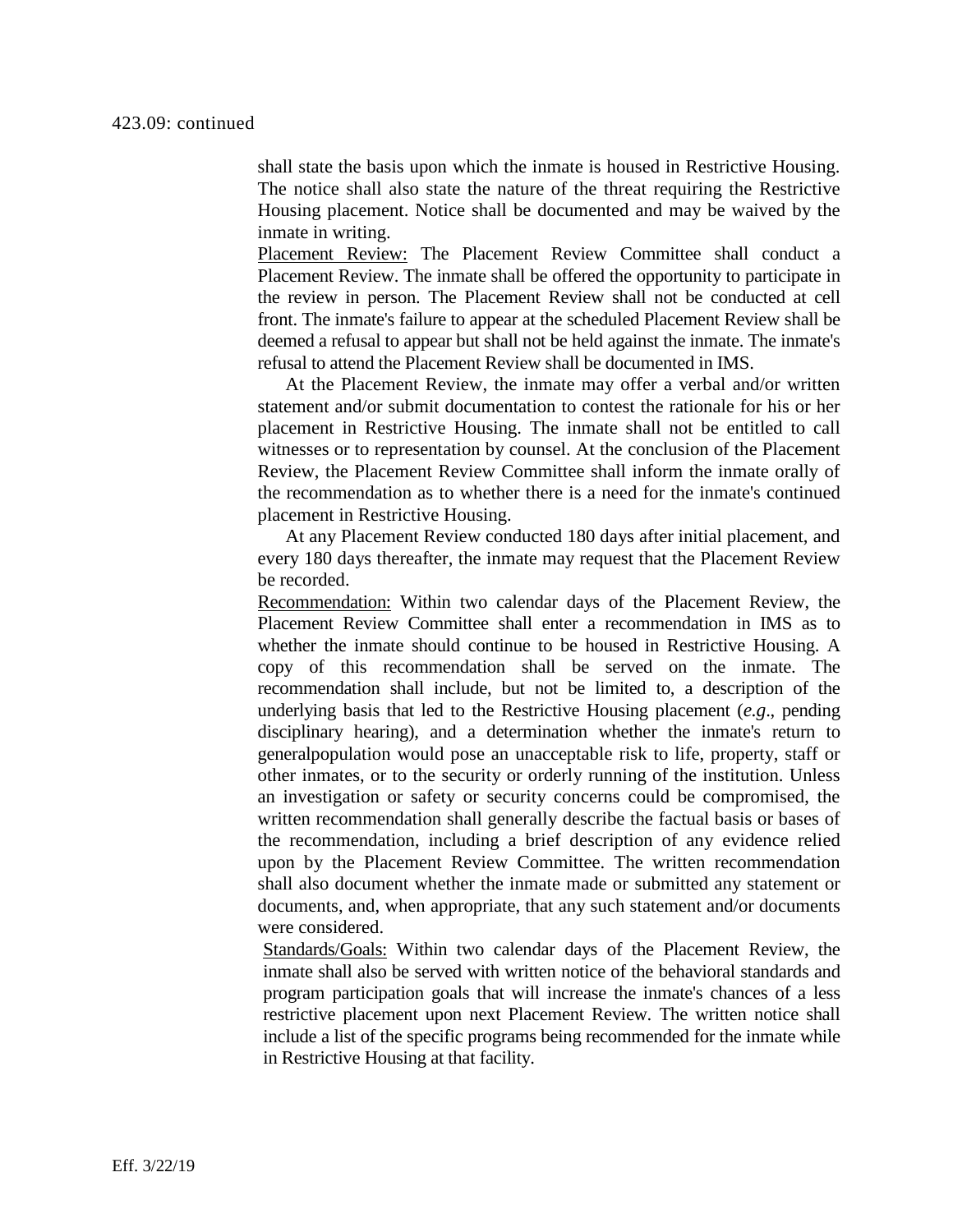Inmate Appeal: If the inmate disagrees with the written recommendation of the Placement Review Committee, the inmate may submit a written appeal within five business days of service of the written recommendation.

Final Decision: Within five calendar days after the close of the appeal period, *i.e.*, the last date upon which the inmate would be entitled to submit an appeal, the Superintendent or designee shall render the final decision in IMS and provide the inmate with such decision in writing. If it is determined that the inmate shall remain in Restrictive Housing, the written decision shall explain the reasons for the inmate's continued placement/status including, but not limited to, a description of the underlying basis that led to the Restrictive Housing placement (*e.g*., pending disciplinary hearing) and an explanation why the inmate's return to general population would pose an unacceptable risk to life, property, staff or other inmates, or to the security or orderly running of the institution.

Assistance: An inmate, either verbally or in writing, may seek an accommodation pursuant to 103 DOC 408: *Reasonable Accommodations for Inmates*, for the hearing and appeal. It shall be the inmate's responsibility to request such assistance within a reasonable time prior to the scheduled hearing or appeal. Whenever said request is made, the Institution's Americans with Disabilities Act (ADA) Coordinator shall determine what accommodations, if any, are reasonable pursuant to the procedures set forth in 103 DOC 408: *Reasonable Accommodations for Inmates*.

#### 423.10: Calculation of Time in Restrictive Housing

If an inmate on Restrictive Housing status is being is held in a Health Services Unit (HSU) or placed on a mental watch, unless medical or mental health staff determine that it is not in the best interests of the inmate, the inmate shall receive Placement Reviews in accordance with 103 CMR 423.09.

If an inmate on Restrictive Housing status is transferred from one facility's Restrictive Housing Unit to another facility's Restrictive Housing Unit, the receiving facility shall schedule the inmate's Placement Review on the basis of the date of initial entrance to Restrictive Housing at the sending facility.

If an inmate is placed on Restrictive Housing status in the inmate's general population housing unit (*i.e*., in cell confinement) for any reason and then is moved into the Restrictive Housing Unit, the Placement Review shall be scheduled on the basis of the date the inmate was first placed on Restrictive Housing status in the general population unit.

### 423.11: Placement and Transfer to a Secure Adjustment Unit

Consistent with the safety of all staff and inmates, an inmate may be transferred from Restrictive Housing to outplacement such as a Secure Adjustment Unit, following recommendation from the Placement Review Committee and a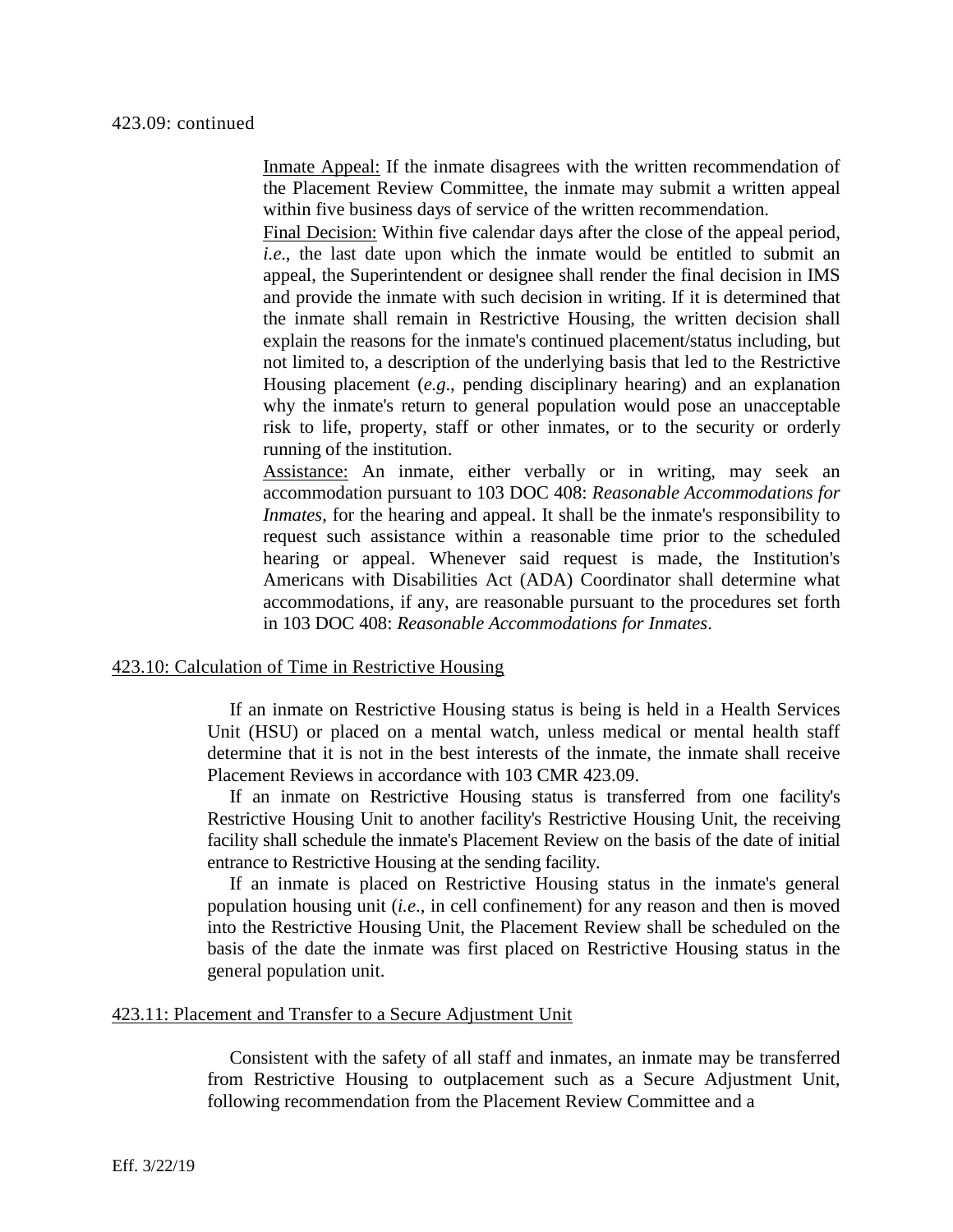determination by the Superintendent or designee that the inmate no longer requires Restrictive Housing but cannot be placed in general population.

An inmate may be placed in a Secure Adjustment Unit for reasons including, but not limited to, when an inmate is:

(a) awaiting a hearing for a violation of institution rules or regulations;

(b) pending investigation of a serious violation of institution rules or regulations;

(c) pending investigation for disciplinary offenses or criminal acts that may have occurred while incarcerated;

- (d) pending transfer;
- (e) pending classification.

To initiate the temporary placement of an inmate from Restrictive Housing to a Secure Adjustment Unit, the Superintendent or designee shall submit a completed Secure Adjustment Unit transfer request form to the Classification Division. The Classification Division shall then identify a bed in an appropriate Secure Adjustment Unit and effect such transfer.

### 423.12: Medical and Mental Health Services

Each inmate in Restrictive Housing shall be visited daily by a member of the medical staff (unless medical attention is needed more frequently) to ensure his or her health and well-being are maintained. These visits shall be in addition to dispensing medication, shall be announced, and shall be documented in IMS. Documentation shall be separate from a medication log and shall include that an announcement has been made. Additional documentation by medical staff shall be entered in the IMS Restrictive Housing Inmate Daily Log screen. Mental health reviews, rounds and services shall be provided in accordance with 103 DOC 650: *Mental Health Services*.

A Qualified Mental Health Professional shall make rounds in every Restrictive Housing unit and may conduct an out-of-cell meeting with an inmate for whom a confidential meeting is warranted in the clinician's professional judgment. Inmates shall be evaluated by a Qualified Mental Health Professional in accordance with clinical standards adopted by the Department of Correction and the Qualified Mental Health Professional's clinical judgment to determine whether the inmate has a serious mental illness (SMI) or Restrictive Housing is otherwise contraindicated.

An inmate diagnosed with an SMI who is held in Restrictive Housing shall be offered additional mental health treatment in accordance with clinical standards set forth in 103 DOC 650: *Mental Health Services*.

If an inmate diagnosed with an SMI remains in Restrictive Housing for more than 30 days, mental health staff shall develop an individualized treatment plan that includes weekly monitoring by mental health staff, treatment as necessary, and steps to facilitate the transition of the inmate back to general population.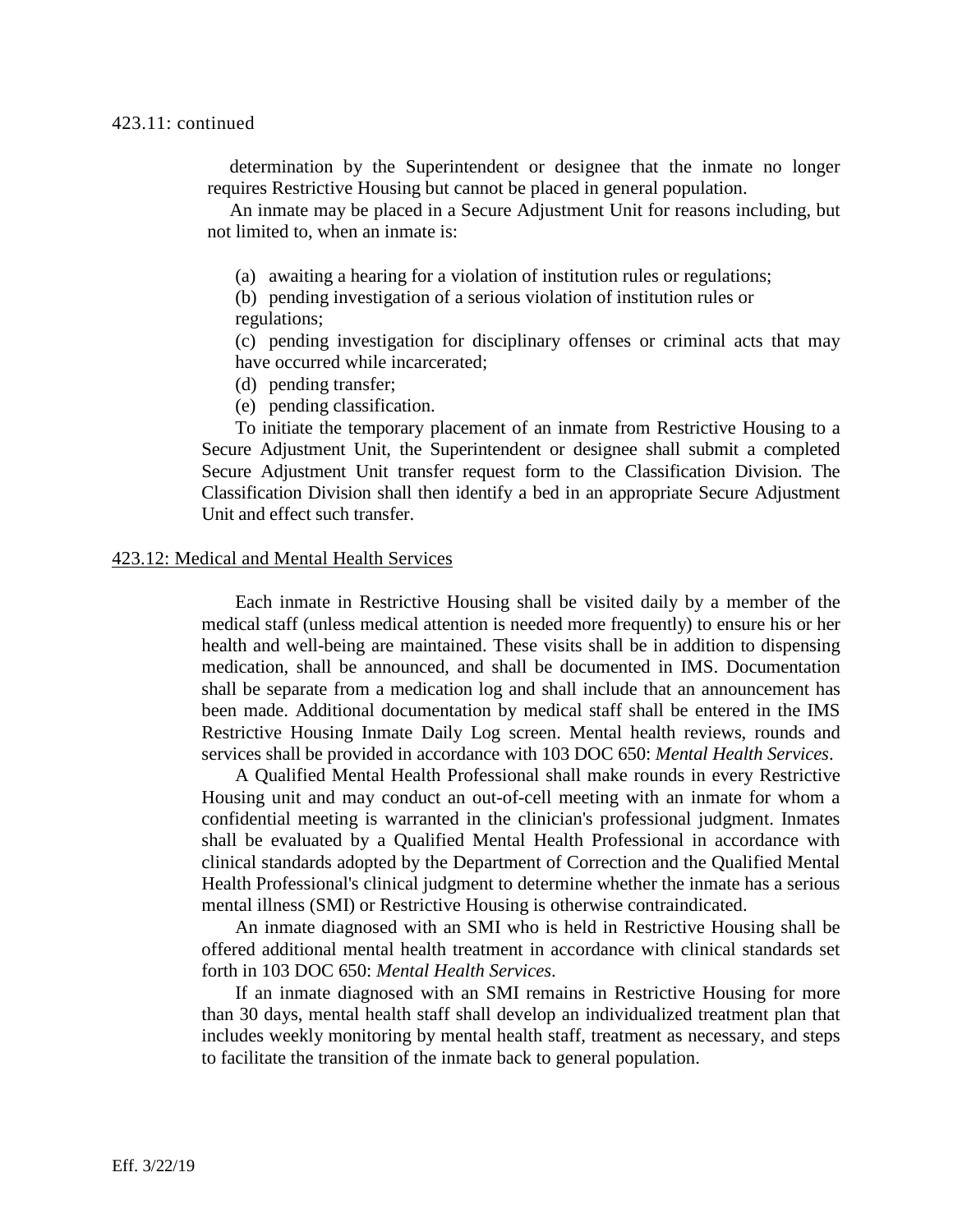### 423.13: Conditions of Restrictive Housing

Each superintendent shall ensure each Restrictive Housing Unit provides for security, safety and orderly operation.Inmates in Restrictive Housing shall be provided with the following:

(a) meals that meet the same standards established by the Commissioner for general population inmates;

(b) access to showers and shaving not less than three days per week;

(c) issuance of an allowed exchange of clothing, bedding, and linen, and provided laundry, barbering, and hair care services on the same basis as general population;

(d) the same opportunities for writing and receipt of letters as is available to the general population;

(e) access to legal materials and legal reference material;

(f) rights of visitation and communication by those properly authorized; provided, however, that the authorization may be diminished for the enforcement of discipline for a period not to exceed 15 days for each offense;

(g) access to reading and writing materials and the opportunity to borrow reading materials from the institution library unless clinically contraindicated;

(h) access to either a radio or television, the choice of which will be in the Department's sole discretion, if confinement exceeds 30 days;

(i) periodic mental and psychiatric examinations under the supervision of the Department of Mental Health;

(j) medical and psychiatric treatment as clinically indicated under the supervision of the Department of Mental Health;

(k) access to canteen purchases and privileges to retain property in a cell as provided by 103 CMR 403.00: *Inmate Property*, however, such access and privileges may be diminished for the enforcement of discipline for a period not to exceed 15 days for each offense or where inconsistent with the security of the unit;

(l) one hour of exercise per day outside their cells, five days per week, unless security or safety considerations dictate otherwise. Additional out-of-cell time shall be provided as required by 103 DOC 650: *Mental Health Services*;

(m) telephone privileges in accordance with 103 CMR 482.00: *Telephone Access and Use*. Superintendents may set limits on the permitted number of telephone calls; and

(n) the same access to disability accommodations as inmates in general population, except where inconsistent with the security of the unit.

Subject to any disciplinary sanctions imposed in accordance with 103 CMR 430.00: *Inmate Discipline*, upon initial entry to Restrictive Housing, inmates who possess such will be permitted to retain their personal tablets. Upon request, after initial entry to Restrictive Housing, and subject to disciplinary sanctions imposed in accordance with 103 CMR 430.00, inmates who do not possess personal tablets will be provided with radios and headphones to use while in Restrictive Housing.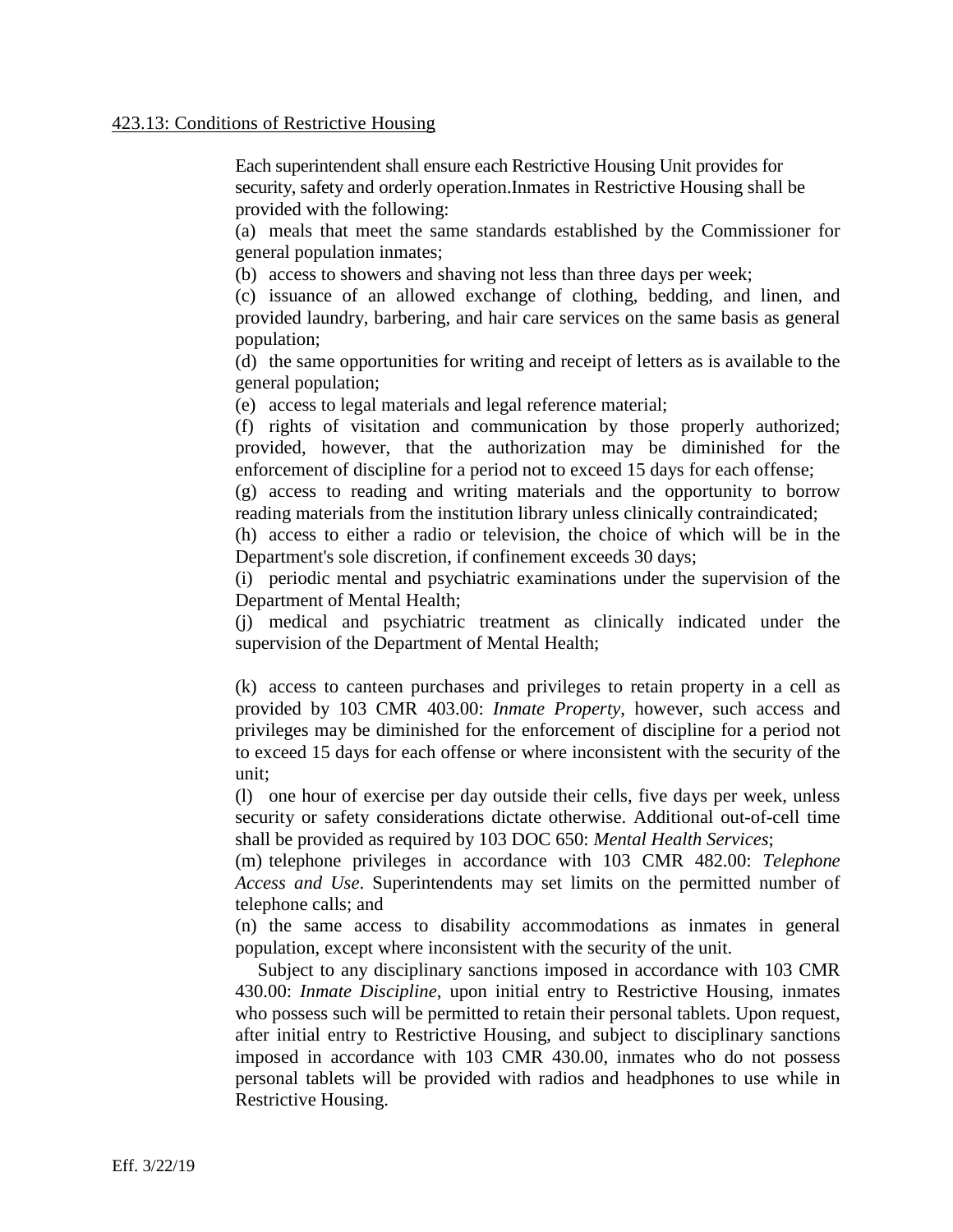Notwithstanding the provisions of 103 CMR 423.13, the Superintendent may further limit the amount of property and issue scrubs in *lieu* of such clothing for security purposes if there is imminent danger that an inmate or inmates will destroy an item, or induce injury to self or others.

Inmates held in Restrictive Housing for a period of more than 30 days shall have access to vocational, educational and rehabilitative programs to the maximum extent possible consistent with the safety and security of the unit and shall receive good time for participation at the same rates as the general population. In addition, step down programs shall also be offered to facilitate the gradual reintegration of the inmate into general population or the community.

Any inmate who has fewer than 180 days until the inmate's mandatory release date or parole release date and is held in Restrictive Housing shall be offered reentry programming that shall include, but not be limited to, substantial resocialization programming in a group setting, regular mental health counseling to assist with the transition, housing assistance, assistance obtaining state and federal benefits, employment readiness training and programming designed to help the person rebuild interpersonal relationships, which may include, but not be limited to, anger management and parenting courses and other reentry planning services offered to inmates in a general population setting.

#### 423.14: Maximization of Out-of-cell Activities and Programs

To maximize out-of-cell activities, the Superintendent or designee at each facility with a Restrictive Housing Unit shall assess whether, and to what extent, outof-cell activities over and above five hours per week of out-of-cell recreation time (*i.e*., one hour per day, five days a week) per inmate are consistent with the safety and security of all staff and inmates in that Restrictive Housing Unit. Such additional out-of-cell activities may include, but not be limited to, additional recreation periods, longer recreational periods, or programming.

In assessing whether additional out-of-cell activities or programs can safely be offered, the Superintendent or designee shall consider any factors deemed pertinent to such assessment, including but not limited to, the number of inmates in the Restrictive Housing Unit, the number of available correction officers, the number of available program staff, the availability of physical space in the Unit, the nature of the threat posed by particular inmates, and/or the climate of the Restrictive Housing Unit.

#### 423.15: Records and Staffing

(1) Records. All activities and events governed by 103 CMR 423.00 shall be documented in IMS including, but not limited to: admissions and releases; unit visitors; unusual events; inmates' opportunities for showering; out of cell exercise; telephone access; reviews conducted pursuant to 103 CMR 423.09 and 423.10; and deprivation of any usually authorized items or privileges of an inmate. In the latter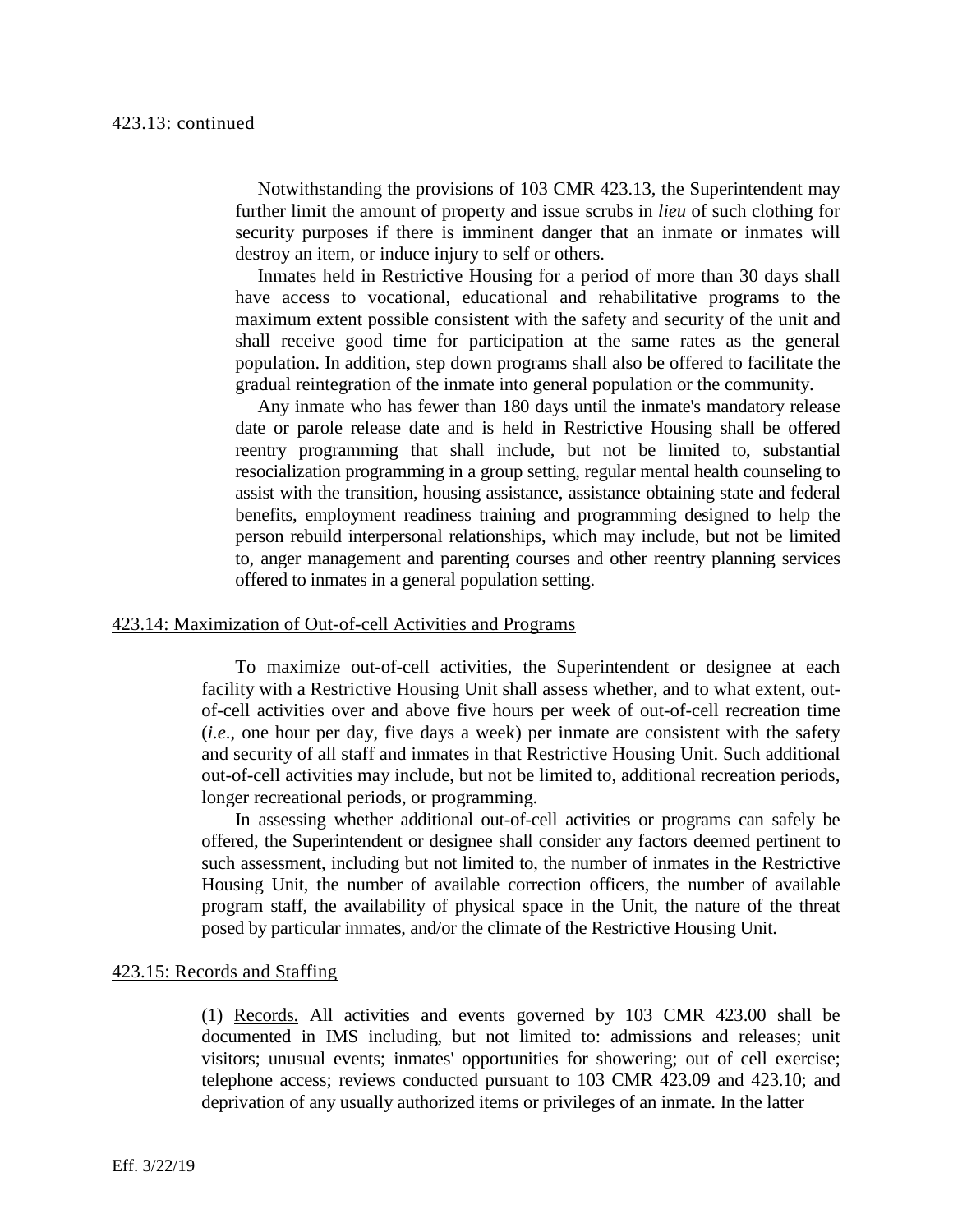### 423.15: continued

mentioned instance, any such deprivation of a usual item or activity shall require that a report be filled out and sent to the Director of Security or designee and to the inmate's case folder.The Restrictive Housing Unit correctional program officer shall maintain Placement Review records.

(2) Restrictive Housing Unit Staff Qualifications and Training. All correction officers, supervisors and managers assigned to Restrictive Housing shall be trained in accordance with standards adopted by the Commissioner in consultation with the sheriffs and the Department of Mental Health and shall comport with the requirements set forth in 103 DOC 216: *Training and Staff Development*. Training should include, but not be limited to, suicide prevention, trauma informed care, crisis intervention, de-escalation, signs and symptoms of mental illness, cooccurring disorders, emergency response, code 99, fire exits, restraints, IMS entries, counts, showers, medication, recreation, phones, rounds, pyramid of force, unit structure/operations, post orders, and interpersonal communications.

## 423.16: Responsible Staff

The Deputy Commissioner, Prison Division shall be responsible for implementation of103 CMR 423.16 and for the review of all institutional procedures. Each superintendent shall ensure that institutional practices conform to these directives.

## 423.17: Exigent Circumstances

In any instance in which an act or action required by 103 CMR 423.00 cannot or does not occur for reason of Exigent Circumstances, notification shall be made to the Deputy Commissioner, Prison Division. Where practicable, notification shall be made prior to the time mandated for the occurrence of such act or action. In such instance, responsible staff shall attempt to resolve the Exigent Circumstances as soon as possible, and the act or action shall be performed as soon as possible after the Exigent Circumstances cease to exist.

### 423.18: Review Date

103 CMR 423.00 shall be reviewed at least annually by the Commissioner or a designee. The person or persons conducting the review shall issue a memorandum to the Commissioner with a copy to the Central Policy File indicating revisions, additions or deletions which shall be included for the Commissioner's written approval and shall become effective pursuant to applicable law.